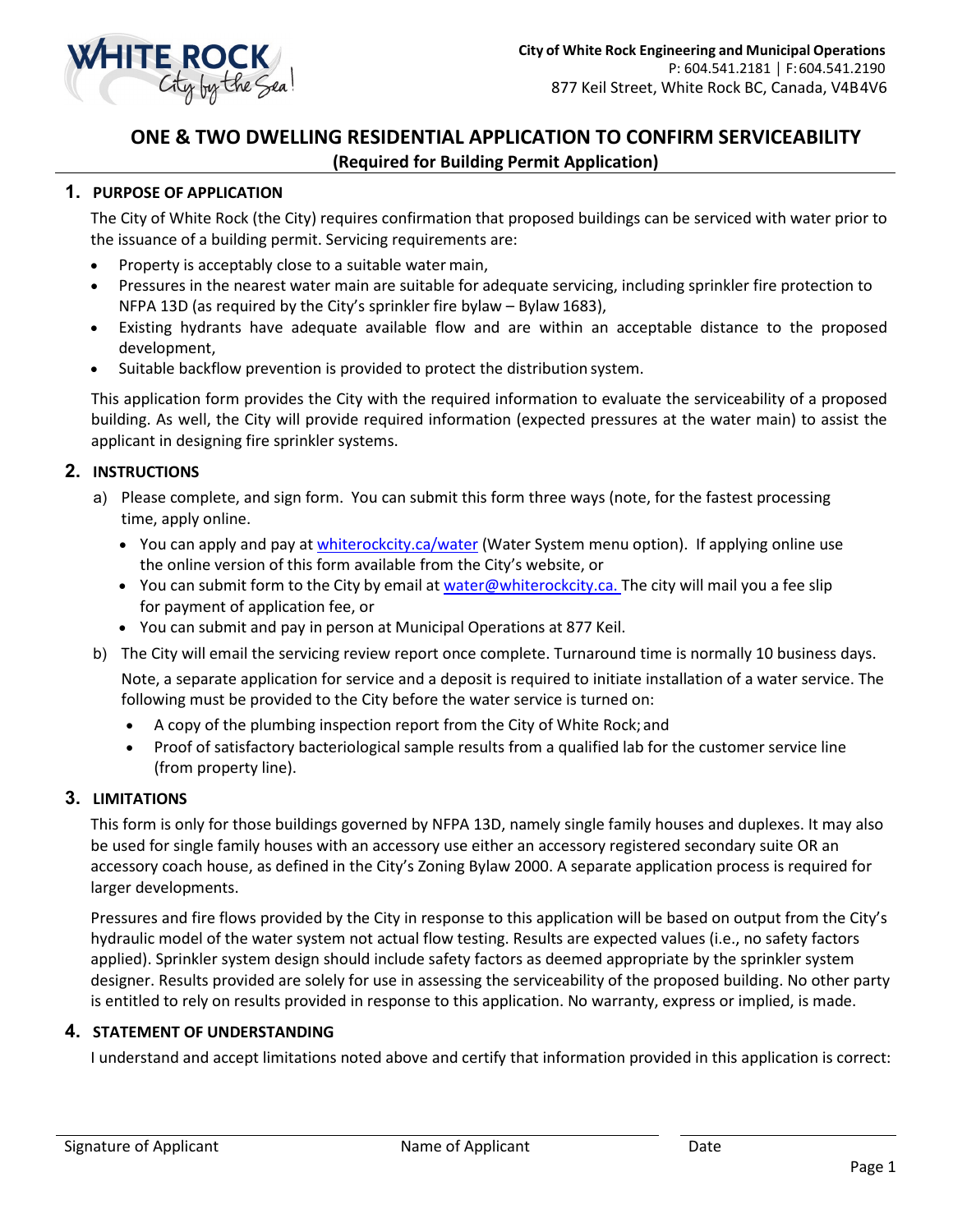

# **ONE & TWO DWELLING RESIDENTIAL APPLICATION TO CONFIRM SERVICEABILITY**

**(Required for Building Permit Application)**

| Applicant's Address:                                                                                                                           |                                                                        |
|------------------------------------------------------------------------------------------------------------------------------------------------|------------------------------------------------------------------------|
| <b>Phone Number</b>                                                                                                                            | <b>Email Address:</b>                                                  |
| <b>PROPOSED DEVELOPMENT DETAILS:</b>                                                                                                           |                                                                        |
| <b>Physical Address</b><br>(if Civic address is not available please provide site map)                                                         |                                                                        |
| <b>Proposed Service Location</b>                                                                                                               |                                                                        |
| (e.g., West PL 3.0 m South of North PL)                                                                                                        |                                                                        |
| <b>Building Type</b> (either single-family or duplex                                                                                           | Single Family $\Box$<br>Duplex $\Box$                                  |
|                                                                                                                                                | If Single Family, check an accessory use:                              |
| <b>Current Service Location</b>                                                                                                                | None $\square$<br>Coach House $\square$<br>Secondary Suite $\Box$      |
| (if known) (if not serviced mark - N/A)                                                                                                        |                                                                        |
| Fire Protection Sprinklers to NFPA 13D Required?                                                                                               |                                                                        |
| Yes or No (generally Yes unless otherwise approved by City)                                                                                    |                                                                        |
| Setback Distance (distance from property line to the front<br>of the house, in m)                                                              |                                                                        |
| <b>First Floor Elevation</b><br>(in m geodetic)                                                                                                |                                                                        |
| <b>Number of Floors</b><br>(excluding floor(s) below first floor)                                                                              |                                                                        |
| <b>Highest Sprinkler Head Elevation</b><br>(in m geodetic)                                                                                     |                                                                        |
| <b>Approximate Length of Private Service</b><br>(from PL to highest sprinkler, actual length of pipe run)                                      |                                                                        |
|                                                                                                                                                |                                                                        |
|                                                                                                                                                |                                                                        |
| <b>Explanation of terms / abbrevi</b><br>Elevation or el. - Elevation in m<br>geodetic datum (i.e., reference<br>Service<br>level), $+/- 1$ m. | Highest Sprinkler<br><b>Head Elevation</b><br>(e.g. 76.51 m)           |
| Private:<br>PL - property line, used to refe<br>desired location of service.                                                                   | e.g. Number of Floors = 2<br>Second Floor                              |
| Set Back Distance<br>់ តែ<br>Length<br>Property Line<br>Approx.                                                                                | <b>First Floor</b><br><b>First Floor Elevation</b><br>(e.g. 70.46)     |
|                                                                                                                                                | *Note: Number of floors<br>exludes any floors below the<br>first floor |